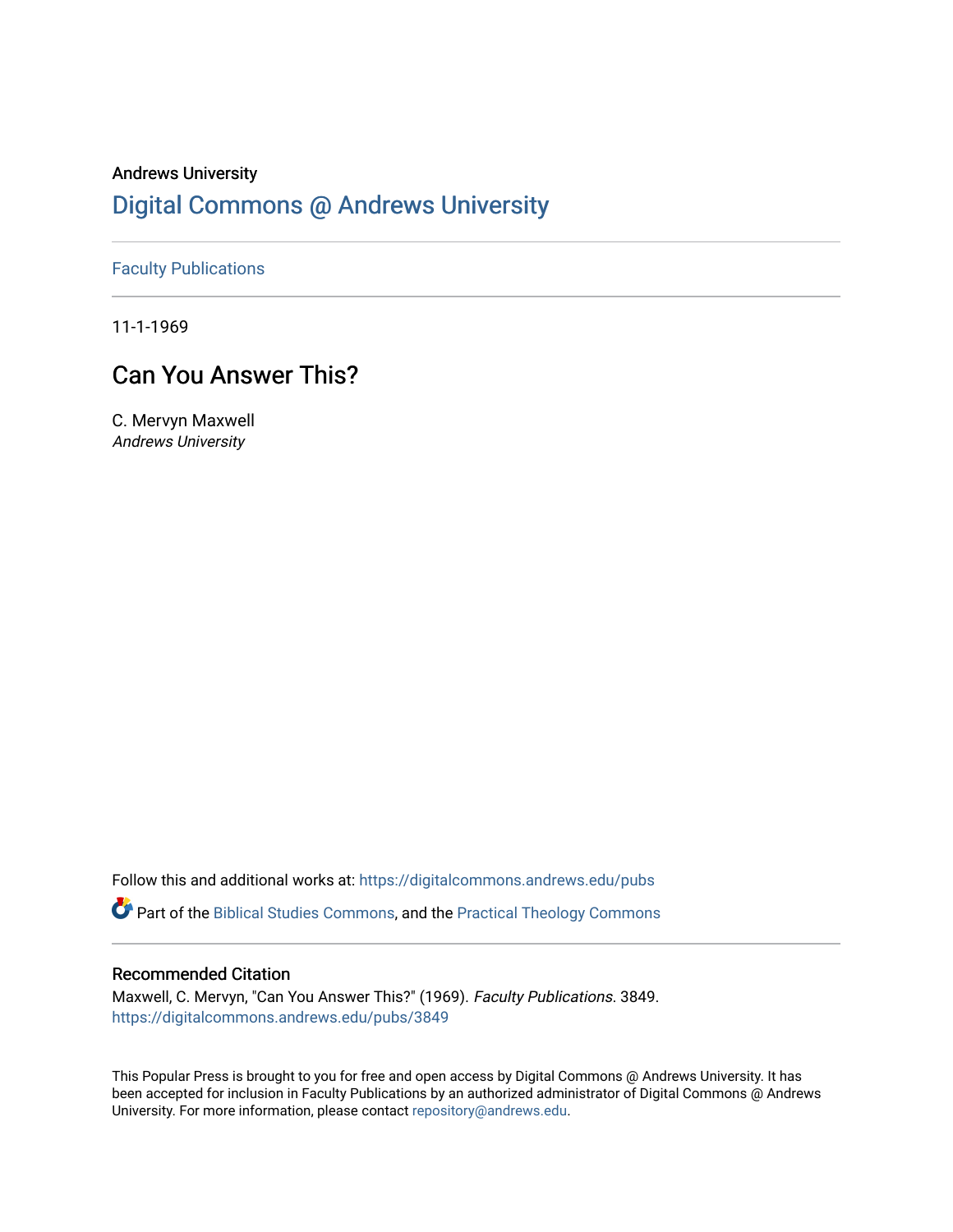# **Can You Answer This?**

**Questions Youth Are Asking Today** 

**by C. Mervyn Maxwell Chairman, Department of Church History Andrews University** 

#### **DOES GOD CHOOSE OUR JOBS?**

**Q. I have read your correspondence about God's helping people find jobs. Do you think He has one certain place chosen for each of us to fill, or do you think He can use us wherever we happen to be? Personally, I think it's the latter.** 

**A. The God Jesus taught us to worship is a heavenly Father who notices even the sparrows that fall, and who knows the number of hairs on our heads. See Matthew 10:29, 30. Don't you think that a God who takes such deep and detailed interest in His creatures knows the place where we can live and work for Him with the greatest satisfaction and success? I do. But such a God is also a very patient Person, one who will not leave us however halfhearted we may be about finding out His plans for us. So while I think you are partly right, I still believe that He has a certain "best" place where He would like to put us if we would only give Him a chance. I cherish the thought that He is silently planning for us in love.** 

#### **TERRIBLE TREADMILL**

**O. In my teens I had to get married. After the baby came, we got a divorce. I married again; and it isn't working out very well this time either. My husband's gone all week on his job. I work too, but the more we make the more things cost. There's never a dollar over to buy anything extra, or a day free to go anywhere for fun. I get up every morning and go to work, come home every night and go to bed—always the same, round and round. I get scolded on Saturdays when my husband's home, left behind on Sunday when he leaves, and struggle to raise our four children all week. I feel like I'm tied with a rope. There must be a way to get off this terrible treadmill and live like other people. I don't feel like committing suicide, but I have never faced such despair and loneliness. I don't think you can do anything, but it does help me to write it down.** 

**A. Little mother, you're tired. Raising four children taxes any woman's nerves. Physical-fitness exer-**



**cises and keeping Sabbath as a day of rest will help.** 

**Ephesians 5:20 will help too: "Giving thanks always for all things unto God." You aren't really "tied to a treadmill"; you are the mother of four growing, changing children. Thank God for them all. Watching them, guiding them as they grow, storing up memories of the little things they do and say, helping them to love each other and to become useful members of society, this is the noblest work anyone can do. Thank God for making you a mother. Make it a rule to see the colors in the sunrise as you go to work, to thrill to the softness of your children's hair as you comb it, to thank God for the smell of fresh ironing and the chatter of your little flock. Get your children to plan surprises for Daddy when he comes home. Teach them to sing Christian songs as they work around the house. What a difference it will make! Soon your prison will be a palace, and you will be its happy queen.** 

#### **IMMORTALITY, WHEN?**

**Q. You seem to be all mixed up about eternal life. In one issue you say that people have to wait until the second coming of Christ to receive immortality. But in the next you say we are to believe that when we confess our sins we are forgiven and saved right away. If we are saved right away, then we have immortality here and now. The second position reverses the first.** 

**A. I have never said in my column that when we confess our sins, we are then and there "saved," as though there were nothing more to it. While Ephesians 2:8 speaks of Christians as being already "saved" ("by grace you have been saved," RSV ), Matthew 24:13, 44 teaches that only those who remain faithful Christians throughout their lives and "endure unto the end" will be "saved." When we confess our sins we are immediately "saved" from the guilt of sin. But we will be "saved" for eternity when Jesus comes only on condition that we continue to live close to Him after our conversion and remain faithful to Him unto the end.**